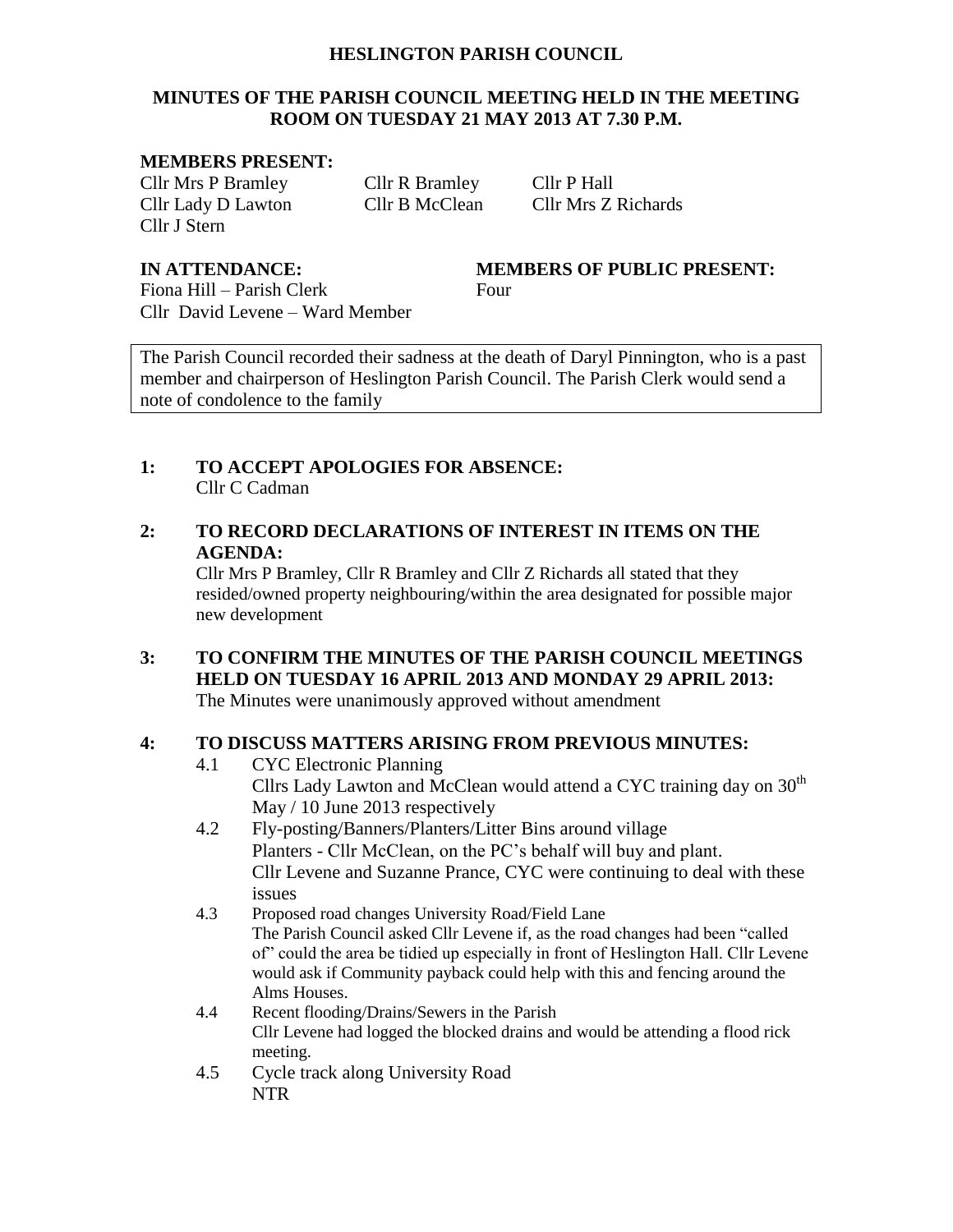4.6 Village Signs/Planters/Worn verges

Cllr McClean would deal with the planters this week. Cllr Levene would speak to Browns to ask if their delivery vans could use yard rather than park on grass. Cllr Levene would ask Community Payback if they would spray dandelions before the grass is cut. CYC to be asked to cut the grass verges asap. John Jones had cut his hedge back a little and would do more after July.

- 4.7 Outbuilding/Storage The item could be removed
- 4.8 Parish Council Vacancy This item was deferred to the end of the meet to allow the discussion to be in private

# **5. TO DISCUSS, IF NECESSARY, LONG-STANDING MATTERS:**

- 5.1 Highway Matters Cllr Mrs Bramley would ask Chris Hawkswell to cut the grass in Common Lane, Long Lane and Langwith Stray.
- 5.2 University of York Cllr Levene advised that the parking breach at Heslington East had been resolved, as they were currently nowhere near the cap of 150, on road parking, no action would be taken.
- 5.3 Elvington Cllr Mrs Bramley advised that the verdict was now due 31 May 2013
- 5.4 Heslington Village Website The Chairperson and Parish Clerk were continuing to work with Paula Clements to get the website up to date.
- 5.5 Parish Newsletter Cllr McClean had drafted the latest edition, which was approved for circulation by the Parish Council.

# **6: TO RECEIVE ANY MATTERS RAISED BY MEMBERS OF PUBLIC:** None

# **7: TO REPORT AND MAKE RELEVANT RECOMMENDATIONS ON NEW PLANNING APPLICATIONS:**

7.1 13/00963/FUL 18 Main Street The Parish Council discussed this application and unanimously agreed that the Parish Clerk should write to CYC and advise that they had no objections. 7.2 13/00964/LBC 18 Main Street

The Parish Council discussed this application and unanimously agreed that the Parish Clerk should write to CYC and advise that they had no objections.

Planning application deferred from previous extra-ordinary meeting:

13/00828/FUL - Fairfield School Lane Heslington York YO10 5EE The Parish Council discussed this application and unanimously agreed to ask the Parish Clerk to respond to City of York Council as follows:

Letter  $D$  – "The creation of a large HMO, with all the noise and activity that will result from this would be out of character with the quite village location and would have a negative impact on the amenity in the immediate area, The Village is in conservation area and the application would be in conflict with the Heslington Village Design Statement".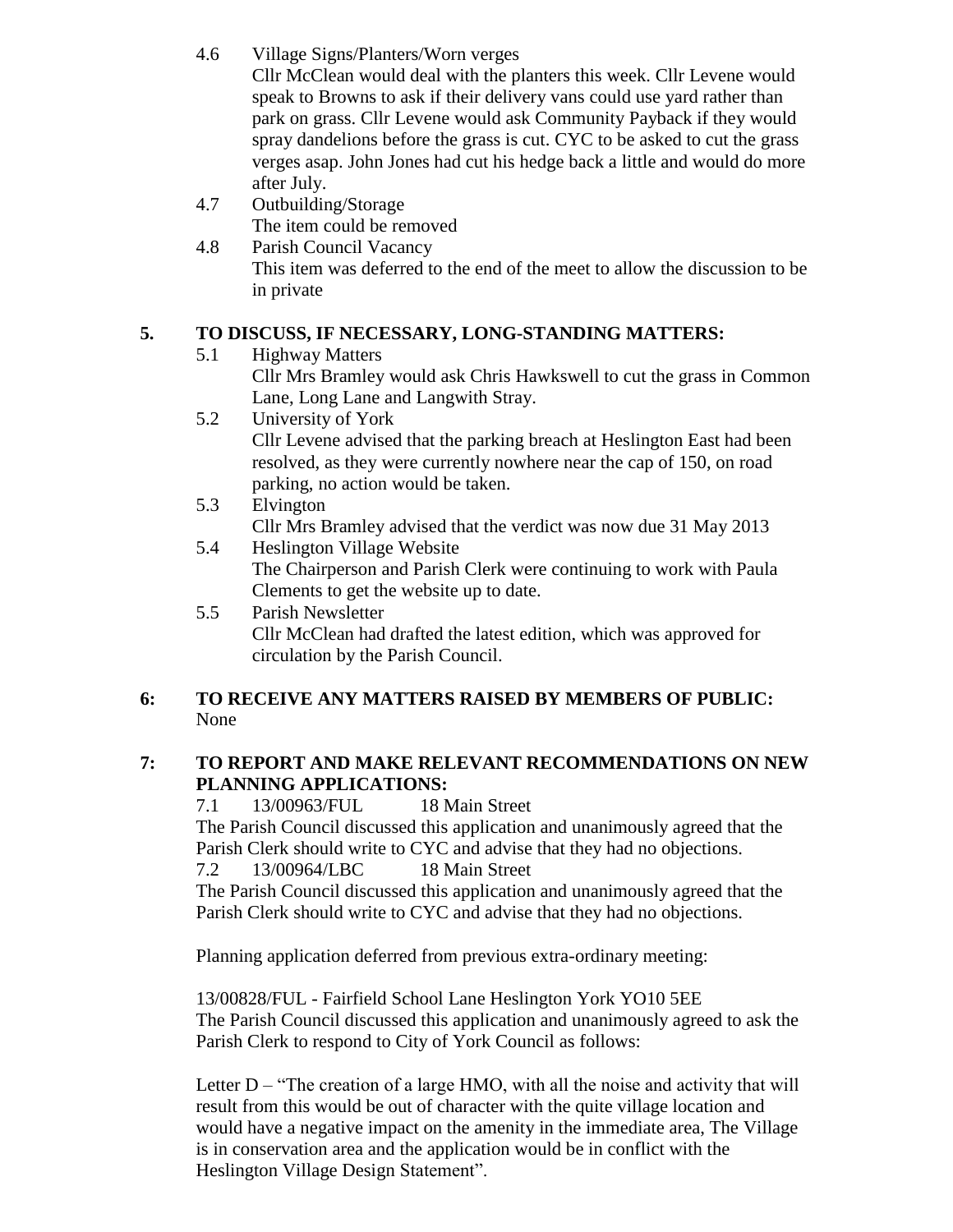Cllr Levene will ask for the above application to be "called in" to Planning Committee if Officers indicate to approve the application.

# **8: TO REPORT PLANNING DECISIONS BY CITY OF YORK COUNCIL:** None

# **9: TO RECEIVE REPORTS FROM REPRESENTATIVES OF FOLLOWING OUTSIDE BODIES:**

- 9.1 Ward Cllr David Levene NTR (other than those discussed within the meeting)
- 9.2 North Yorkshire Police NTR
- 9.3 Heslington East Community Forum College Nine would be open Sep/Oct14. Cllr Levene would check that the usual working practice safeguards were in place. The Cycle route opens Jun 13. On 06 June there is a meeting to discuss what can be done beyond S106 and Cllr Mrs Bramley, Bill McClean and Jeffrey Stern will attend
- 9.4 Good Neighbourhood Forum There will be a meeting on 18 Sep 13
- 9.5 Ouse and Derwent Drainage Board NTR
- 9.6 Sportsfield

The parish Council agreed to write a letter to confirming the parish Council approved the document presented at the last meeting. Cllr McClean presented the annual report and accounts. Cllr McClean advised that parking was still an issue, but there were options been investigated. Cllr McClean advised that the Sportsfield would be appliying for grants to replace some play equipment.

- 9.7 York Environment Forum At the last meeting there was a presentation about the trial closure of Lendal Bridge
- 9.8 Alms Houses The Village Trust had received a complaint about parking outside the Alms Houses. This would be monitored by the Parish Council
- 9.9 The Meeting Room NTR

# **10: TO REPORT ANY NEW CORRESPONDENCE RECEIVED BY THE COUNCIL:**

- Heslington Church request for grant towards grass cutting in church yard
- Fulford Golf Course details of a charity ball on 07 September 2013
- Local Government Boundary Commission details of electoral review of York
- City of York Council reply to stage two complaint regarding planning
- YLCA Meeting  $6^{th}$  June 7pm

 The Parish Council were aware of a press release in the York Press regarding the York Local Plan, which included a large development close to Heslington Parish Council, with a consultation period to commence shortly. Verbal, offers from Julian Sturdy and Lord Irwin to attend a PC and or meeting during Plan Consultation period. The Parish Council would immediately contact Julian Sturdy, Hugh Bailey and Lord Irwin to invite them to a Parish Council Meeting.